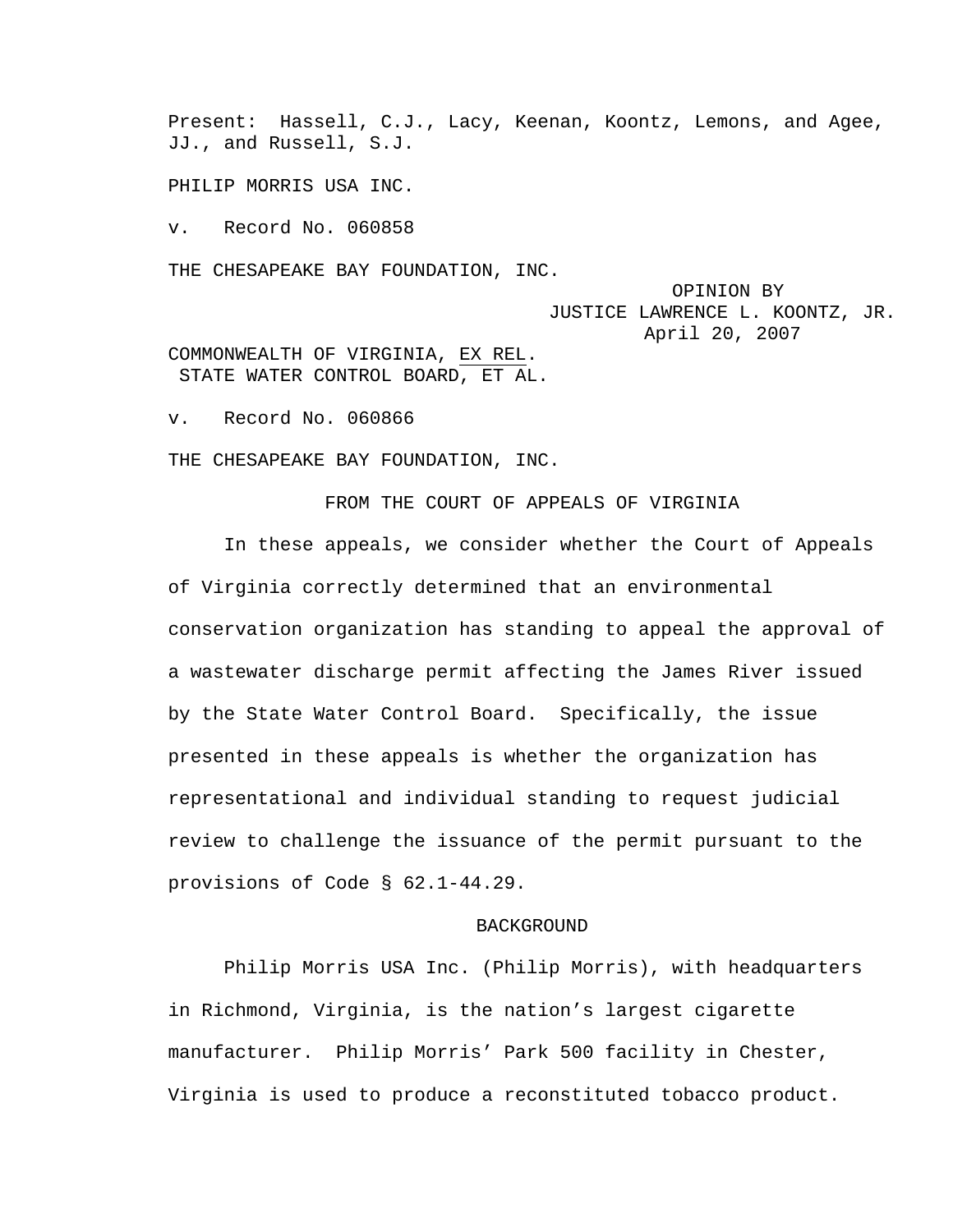Since 1972, the Park 500 facility has held a discharge permit allowing the disposal of treated wastewater into the James River at a point below Richmond. On October 28, 2002, Philip Morris filed a permit renewal application under the Virginia Pollution Discharge Elimination System. Code § 62.1-44.15.

The discharge of pollutants into public waterways is regulated by the federal Clean Water Act of 1977, 33 U.S.C § 1251 et seq. (2000 & Supp. IV 2004). The Clean Water Act allows states to administer the issuance of wastewater discharge permits within their territories. The State Water Control Board administers the wastewater discharge permit program in Virginia under the State Water Control Law. Code §§ 62.1-44.2 through 62.1-44.34:28.

The Chesapeake Bay Foundation (the Foundation), a non-profit corporation registered with the Virginia State Corporation Commission and dedicated to protecting the Chesapeake Bay and its tributaries, participated in the public comment process regarding the renewal of the Park 500 facility permit. The Foundation contended that the levels of nitrogen and phosphorus in the wastewater discharged by the Park 500 facility would impair the river's designated uses and kill or injure fish and aquatic plants. Following a public hearing, the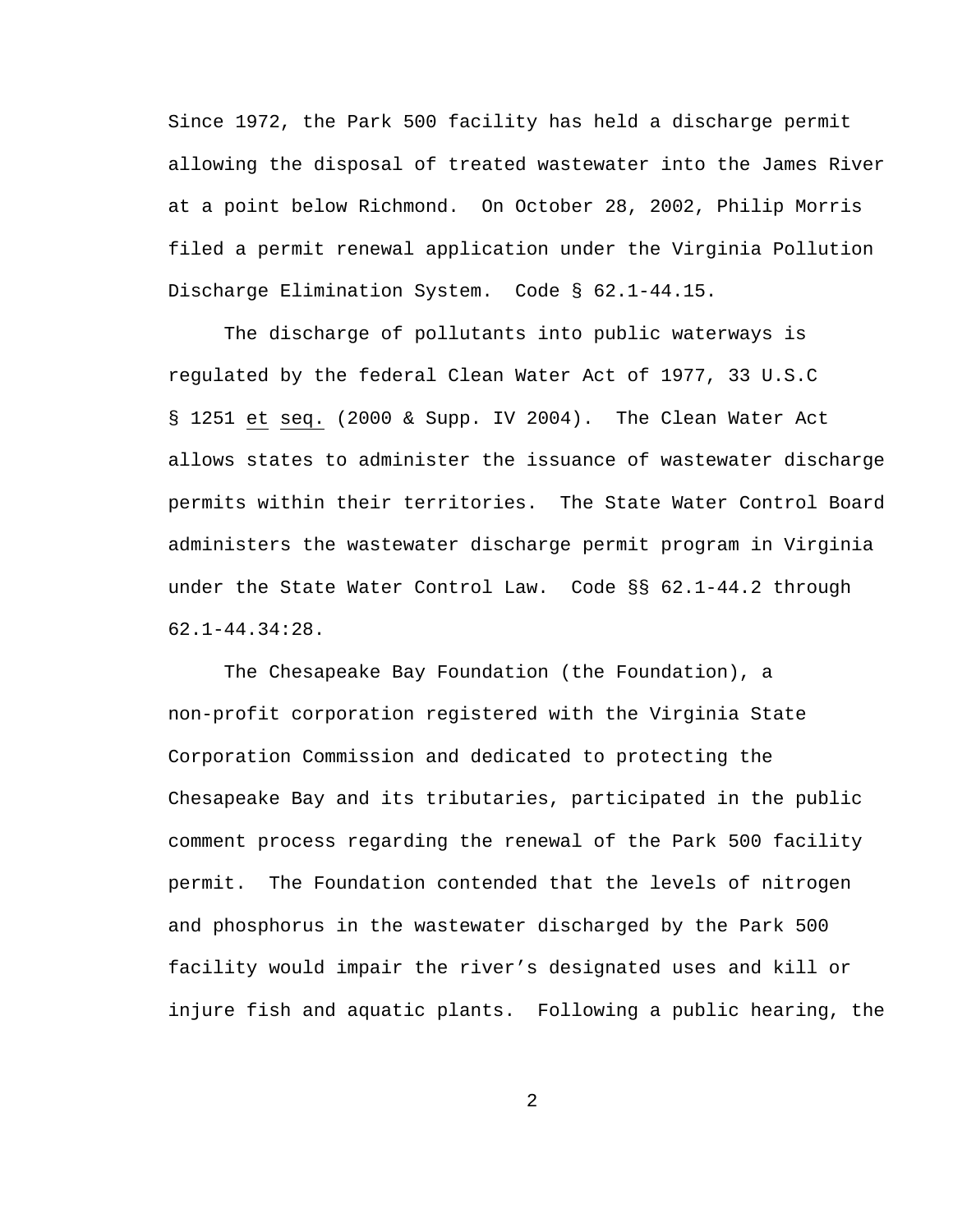State Water Control Board approved the renewal of Philip Morris' Park 500 facility permit.

Thereafter, the Foundation timely filed a petition for appeal in the Circuit Court of Chesterfield County. The petition alleged that the State Water Control Board's decision to issue the permit violated various provisions of the federal Clean Water Act and the State Water Control Law, citing 33 U.S.C. §§ 1311 and 1342 and Code §§ 62.1-44.2, 62.1-44.4, and 62.1-44.15. The Foundation based its assertion of legal standing in an individual capacity to seek judicial review of the board's decision upon fifteen educational, recreational, and Chesapeake Bay restorative programs on the James River that the Foundation operates downstream from the Park 500 facility and that would be harmed by the permitted discharge. The Foundation further asserted that it had representational standing based upon injury to unidentified members of the Foundation who regularly use and enjoy the James River for swimming, boating, kayaking, canoeing, sport fishing, and other aesthetic, educational, and recreational pursuits. The Foundation alleged that, as a result of the unlawful issuance of the discharge permit, it had "suffered and will continue to suffer actual and/or imminent injury" and that it "represents members and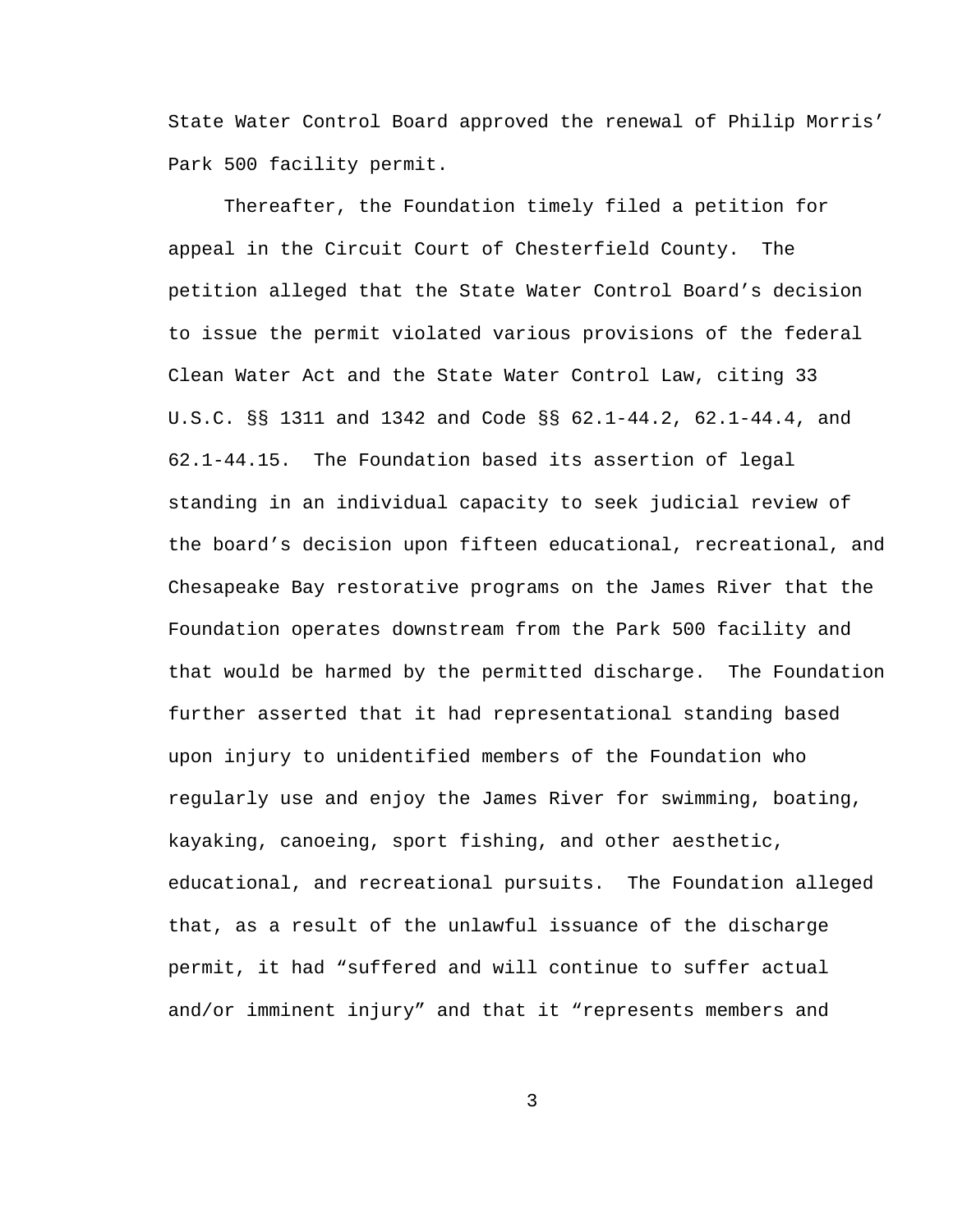citizens of the Commonwealth who have suffered and will continue to suffer actual and imminent injury."

Philip Morris and the Commonwealth, acting on behalf of the State Water Control Board, filed demurrers asserting that the Foundation had failed to plead sufficient facts to establish its standing in an individual capacity. Philip Morris and the Commonwealth further asserted that the Foundation's claims of representational standing were not authorized under any relevant statute.

Following a hearing on these demurrers, the circuit court issued an opinion letter dated January 4, 2005 in which it concluded that the Foundation had neither individual nor representational standing to pursue an appeal of the decision of the State Water Control Board to issue the renewed permit. In the opinion letter, subsequently incorporated by reference into a final order entered on April 28, 2005, the circuit court found that the Foundation had "suffered no particularized injury in fact and does not have the authority to sue on behalf of a class as required by the legislature." $1$ 

i

 $1$  The circuit court further found that the Foundation would not be able to cure these defects by amending the petition for appeal and, accordingly, although the Foundation had not yet requested leave to amend, prospectively opined that such a request would not be granted. The Foundation subsequently filed a motion for reconsideration and request for leave to amend. On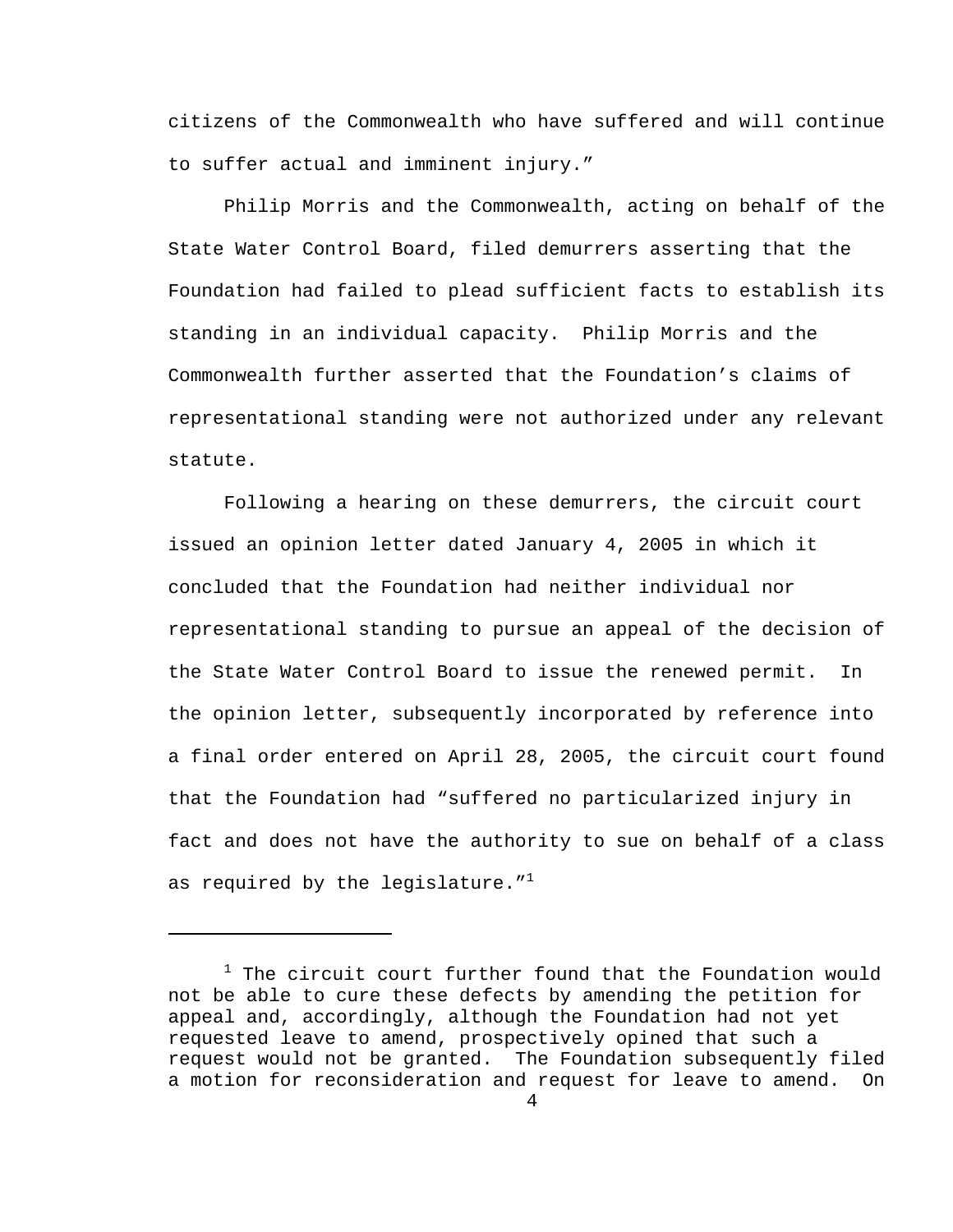The Foundation appealed the judgment of the circuit court to the Court of Appeals. In that appeal, the Foundation asserted that the circuit court incorrectly ruled that Virginia does not recognize representational standing and contended that it had pled sufficient facts to establish both representational and individual standing under Code § 62.1-44.29.

Philip Morris and the Commonwealth contended, based on prior Court of Appeals precedent, that representational standing is not recognized in Virginia unless it is specifically authorized by statute. See Pearsall v. Virginia Racing Commission, 26 Va. App. 376, 381, 494 S.E.2d 879, 882 (1998). They contended that Code § 62.1-44.29 does not expressly authorize representational standing and that such standing may not be implied from the statute. They further asserted that the Foundation's claims of injury were merely allegations of harm to the environment which do not establish a basis for individual standing. See Friends of the Earth, Inc. v. Laidlaw Envtl. Servs. (TOC), Inc.*,* 528 U.S. 167, 181 (2000) (hereinafter "Laidlaw").

April 8, 2005, the circuit court issued a second opinion letter reiterating its findings from the January 4, 2005 opinion letter and rejecting further authority cited by the Foundation. In denying the motion for reconsideration in the final order, the circuit court incorporated by reference this second opinion letter.

i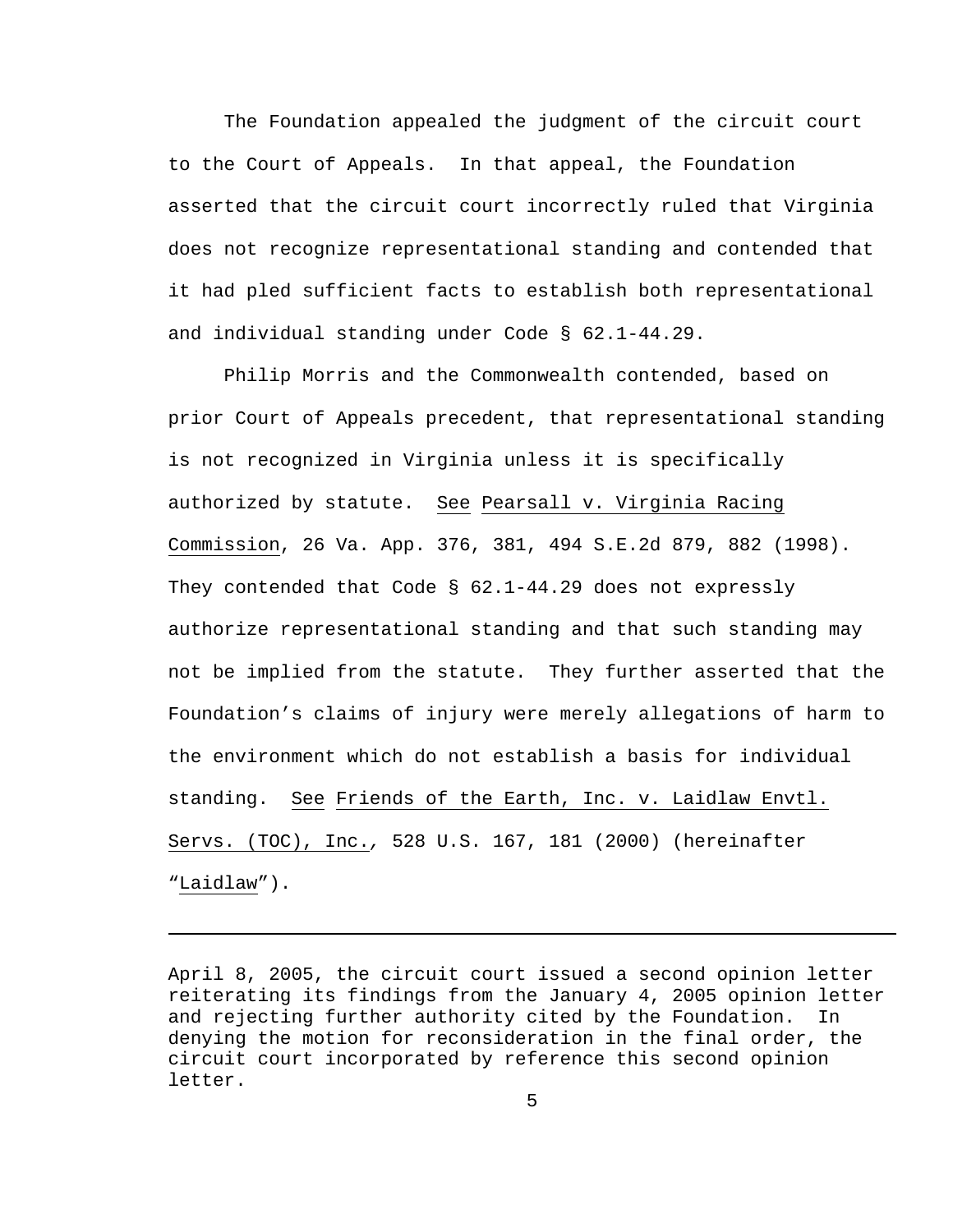On April 4, 2006, the Court of Appeals issued a published opinion reversing the judgment of the circuit court. Chesapeake Bay Foundation, Inc. v. Commonwealth, 48 Va. App. 35, 628 S.E.2d 63 (2006). The Court of Appeals concluded that the Foundation had alleged sufficient facts in the petition filed in the circuit court to establish individual standing. Id. at 57, 628 S.E.2d at 74. Additionally, the Court of Appeals noted that it had already resolved the issue of whether Code § 62.1-44.29 provided for representational standing in a decision announced after the circuit court had entered final judgment in this case. Under nearly identical circumstances, the Court of Appeals had determined that "Virginia recognizes representational standing . . . and that Code § 62.1-44.29 confers this representational standing in cases meeting its requirements." Id. at 53, 628 S.E.2d at 72 (quoting The Chesapeake Bay Foundation, Inc. and Citizens for Stumpy Lake v. Commonwealth, 46 Va. App. 104, 118, 616 S.E.2d 39, 46 (2005) (hereinafter "Stumpy Lake")). Applying that decision, the Court of Appeals held that sufficient facts had been pled in the petition filed in the circuit court to support the Foundation's claim to have representational standing for its members. Id. at 54, 628 S.E.2d at 73. Accordingly, the Court of Appeals reversed the judgment of the circuit court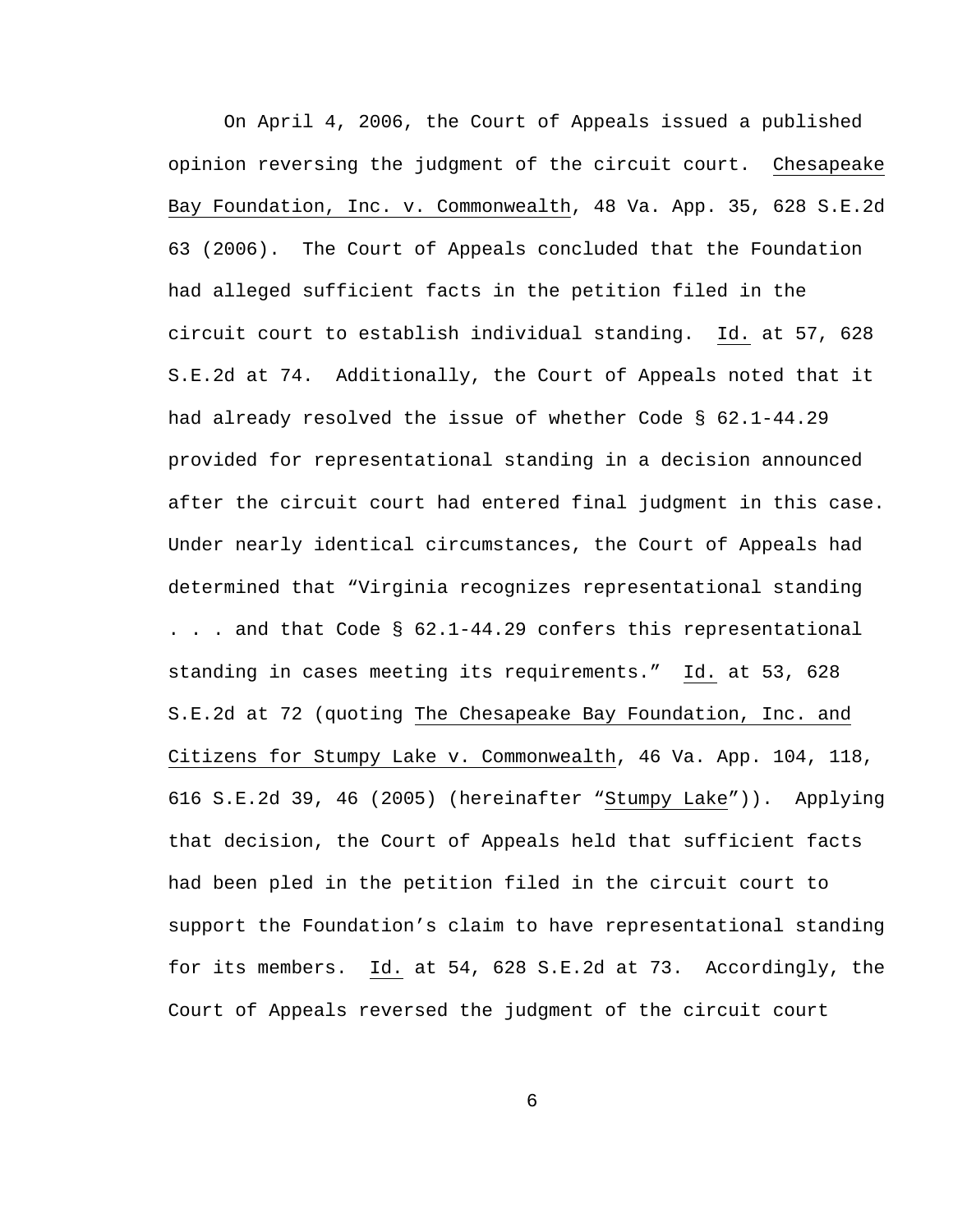sustaining the respondents' demurrers and remanded the case for further proceedings. Id. at 57, 628 S.E.2d at 74.

Philip Morris and the Commonwealth filed separate petitions for appeal in this Court challenging the judgment of the Court of Appeals. We awarded appeals to both and consolidated the appeals for argument.

## DISCUSSION

The principles of appellate review that guide our consideration of a circuit court's judgment granting a demurrer are well-established and do not need repetition at length here. A demurrer admits the truth of the facts alleged in the pleading to which it is addressed, as well as any facts that may be reasonably and fairly implied and inferred from those facts. See, e.g., Mattaponi Indian Tribe v. Commonwealth, 261 Va. 366, 370, 541 S.E.2d 920, 922 (2001); Rosillo v. Winters, 235 Va. 268, 270, 367 S.E.2d 717, 717 (1988). Accordingly, in reviewing the judgment of the circuit court, an appellate court looks solely to the allegations in the pleading to which the demurrer was sustained. Moreover, because the issues in this case present pure questions of law, we do not accord a presumption of correctness to the judgment below, but review the issues de novo. Board of Zoning Appeals v. Caselin Sys., 256 Va. 206, 211, 501 S.E.2d 397, 400 (1998); see also Crawford v. Haddock,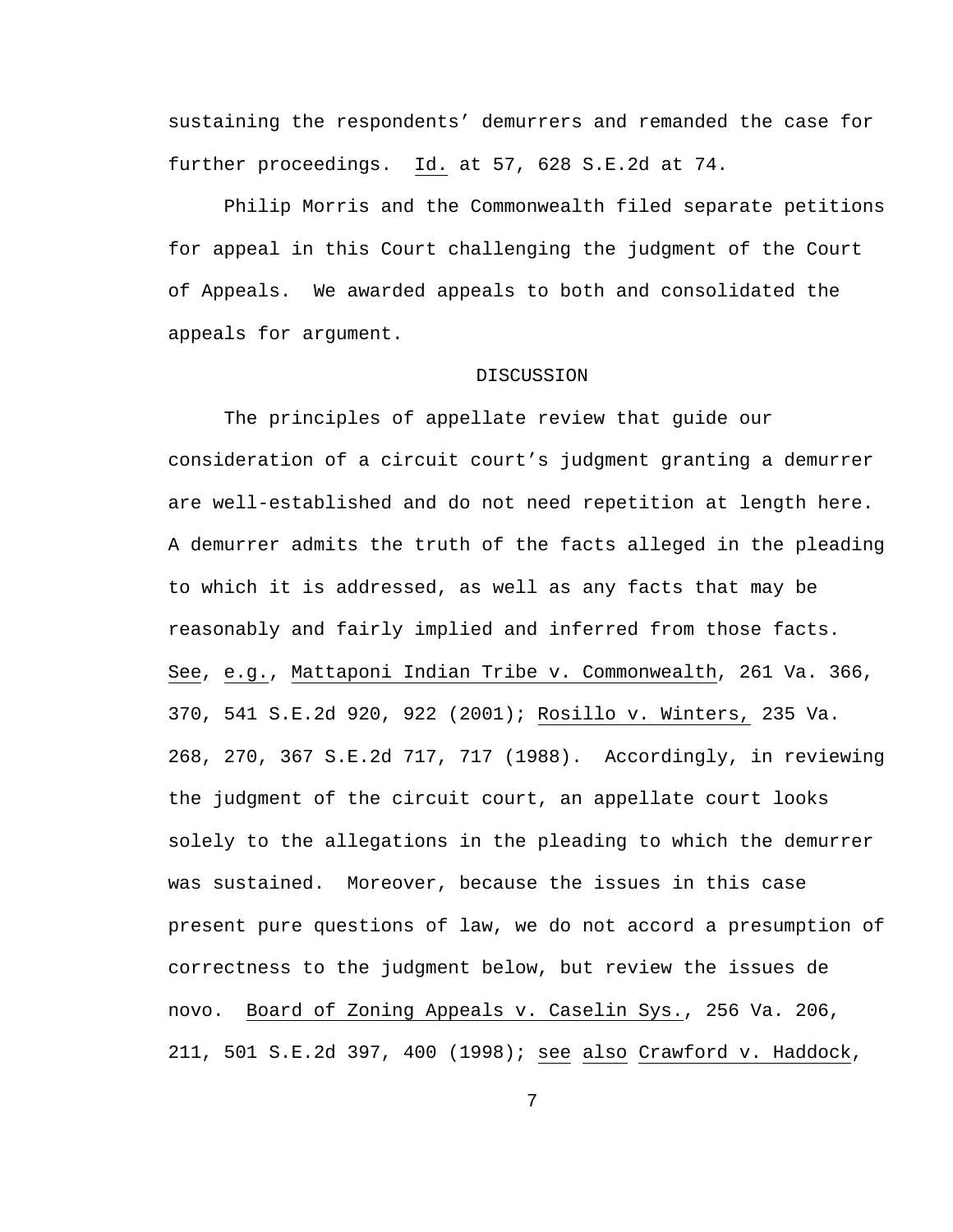270 Va. 524, 528, 621 S.E.2d 127, 129 (2005); Ainslie v. Inman, 265 Va. 347, 352, 577 S.E.2d 246, 248 (2003).

### Representational Standing

As they did in the circuit court and before the Court of Appeals, Philip Morris and the Commonwealth contend principally that representational standing to seek judicial review is not recognized in Virginia unless expressly granted by statute. With regard to the provisions of Code  $\S$  62.1-44.29 entitling "any person" under specific circumstances to judicial review of a State Water Control Board decision, they maintain that the language of the statute tracks the requirements for finding individual standing to challenge an administrative agency's action and, thus, they conclude that Code § 62.1-44.29 does not grant representational standing to seek judicial review of the decision of the State Water Control Board in this case. Accordingly, they maintain that the Court of Appeals erred in its previous holding in Stumpy Lake that Code § 62.1-44.29 grants representational standing in cases meeting its requirements and in reiterating that holding in the present case.

Initially, we think it helpful to clarify the procedural history regarding Stumpy Lake. The Court of Appeals noted in its opinion in the present case that "[a]lthough a petition for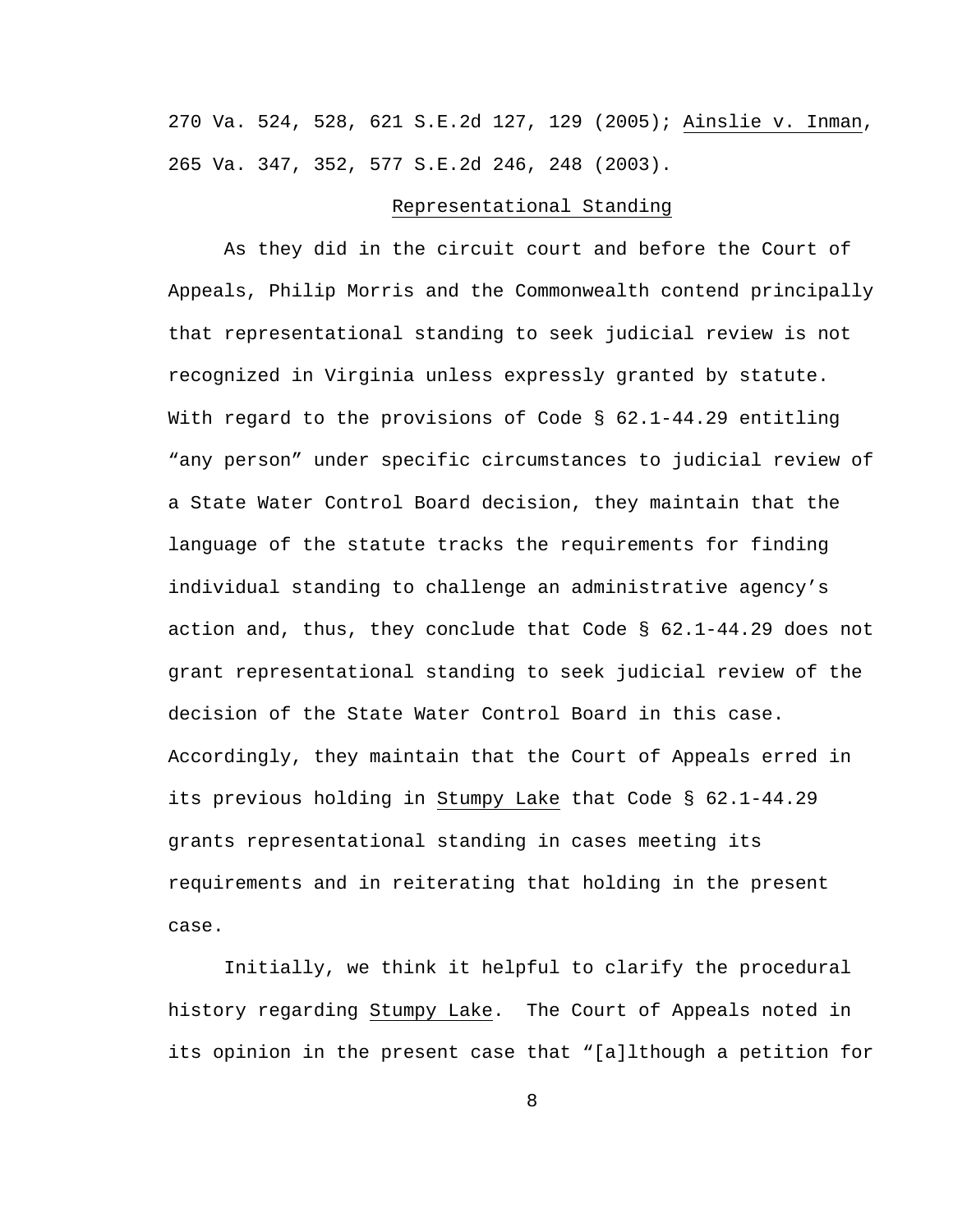appeal of the Stumpy Lake decision was filed, the Supreme Court ultimately refused to consider the appeal on the merits." Chesapeake Bay Foundation, 48 Va. App. at 53, 628 S.E.2d at 72 (emphasis added). Accordingly, the Court of Appeals further noted that its "decision in Stumpy Lake remains binding legal precedent." Id. Although the refusal of a petition for appeal by this Court usually constitutes a decision on the merits, see Sheets v. Castle, 263 Va. 407, 411, 559 S.E.2d 616, 619 (2002), in this instance the Court of Appeals correctly discerned that this Court dismissed the petition for appeal in Stumpy Lake as procedurally barred under Rule 5:17(c) without reaching the merits. The Court of Appeals based its holding in Stumpy Lake, that the Commonwealth recognizes representational standing generally, on its prior determination of that issue in Concerned Taxpayers of Brunswick County v. Department of Environmental Quality, 31 Va. App. 788, 525 S.E.2d 628 (2000). We accepted a petition for appeal in that case and reversed the judgment of the Court of Appeals on other grounds, without addressing the issue of representational standing. Aegis Waste Solutions v. Concerned Taxpayers of Brunswick County, 261 Va. 395, 544 S.E.2d 660 (2001).<sup>2</sup> Accordingly, while the Court of Appeals is correct

i

 $2$  As in this case, both the Commonwealth and the permitholder, Aegis Waste Solutions, brought independent appeals from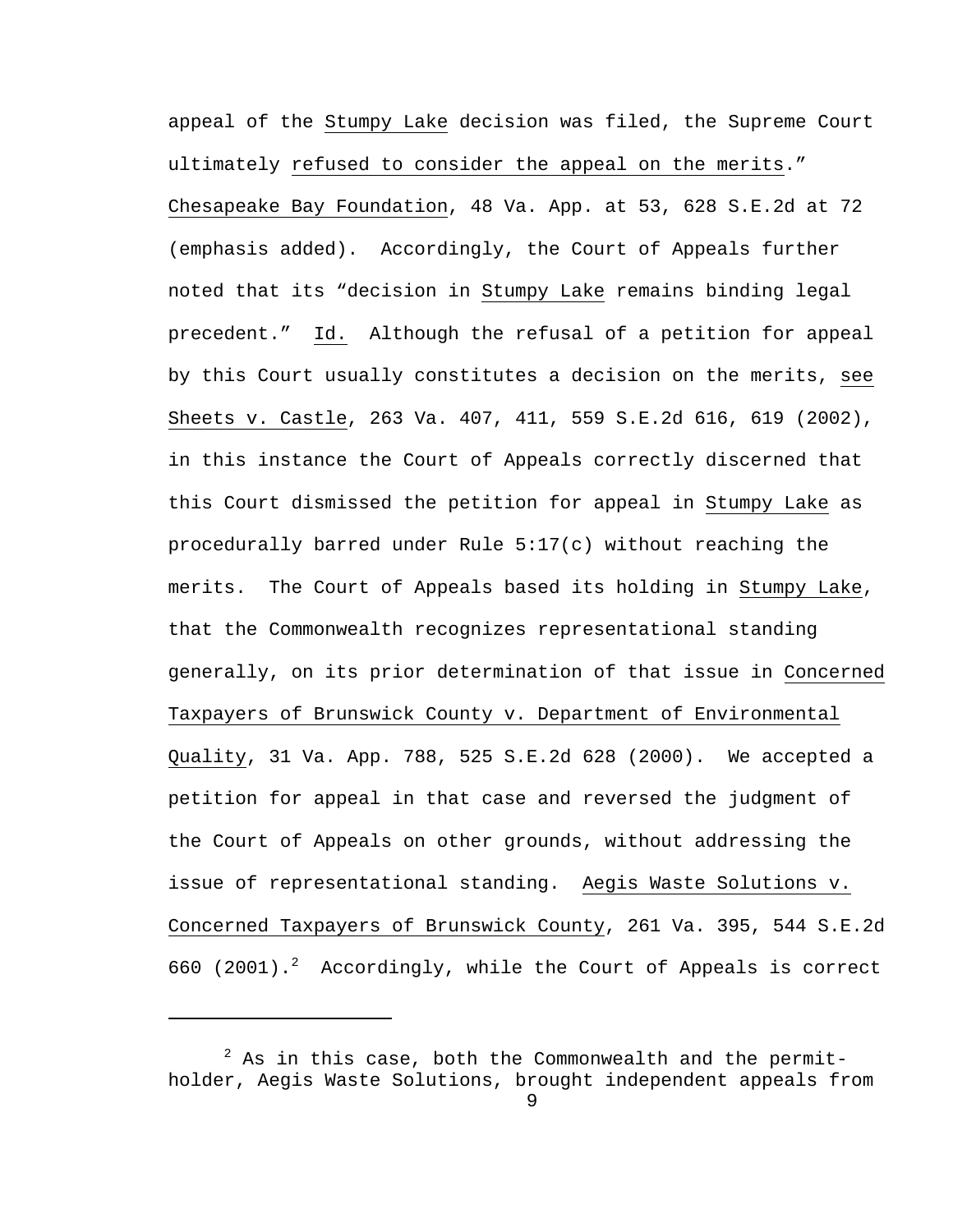that its prior panel decisions are binding precedent, unless and until reversed by the Court of Appeals sitting en banc or by this Court on appeal, the present case presents the first opportunity for this Court to review whether representational standing is recognized in Virginia, and if so, under what circumstances.

The authority to issue wastewater discharge permits is granted to Virginia pursuant to the federal Clean Water Act, 33 U.S.C. § 1342(b)(2000 & Supp. IV 2004). The Clean Water Act is administered by the Environmental Protection Agency (EPA). The EPA's stated policy governing the delegation of authority to the states to issue wastewater discharge permits provides that:

All States that administer or seek to administer a program under this part shall provide an opportunity for judicial review in State Court of the final approval or denial of permits by the State that is sufficient to provide for, encourage, and assist public participation in the permitting process. A State will meet this standard if State law allows an opportunity for judicial review that is the same as that available to obtain judicial review in federal court of a federally-issued NPDES permit (see § 509 of the Clean Water Act). A State will not meet this standard if it narrowly restricts the class of persons who may challenge the approval or denial of permits.

40 C.F.R. § 123.30 (emphasis added).

i

the decision of the Court of Appeals in Concerned Taxpayers of Brunswick County.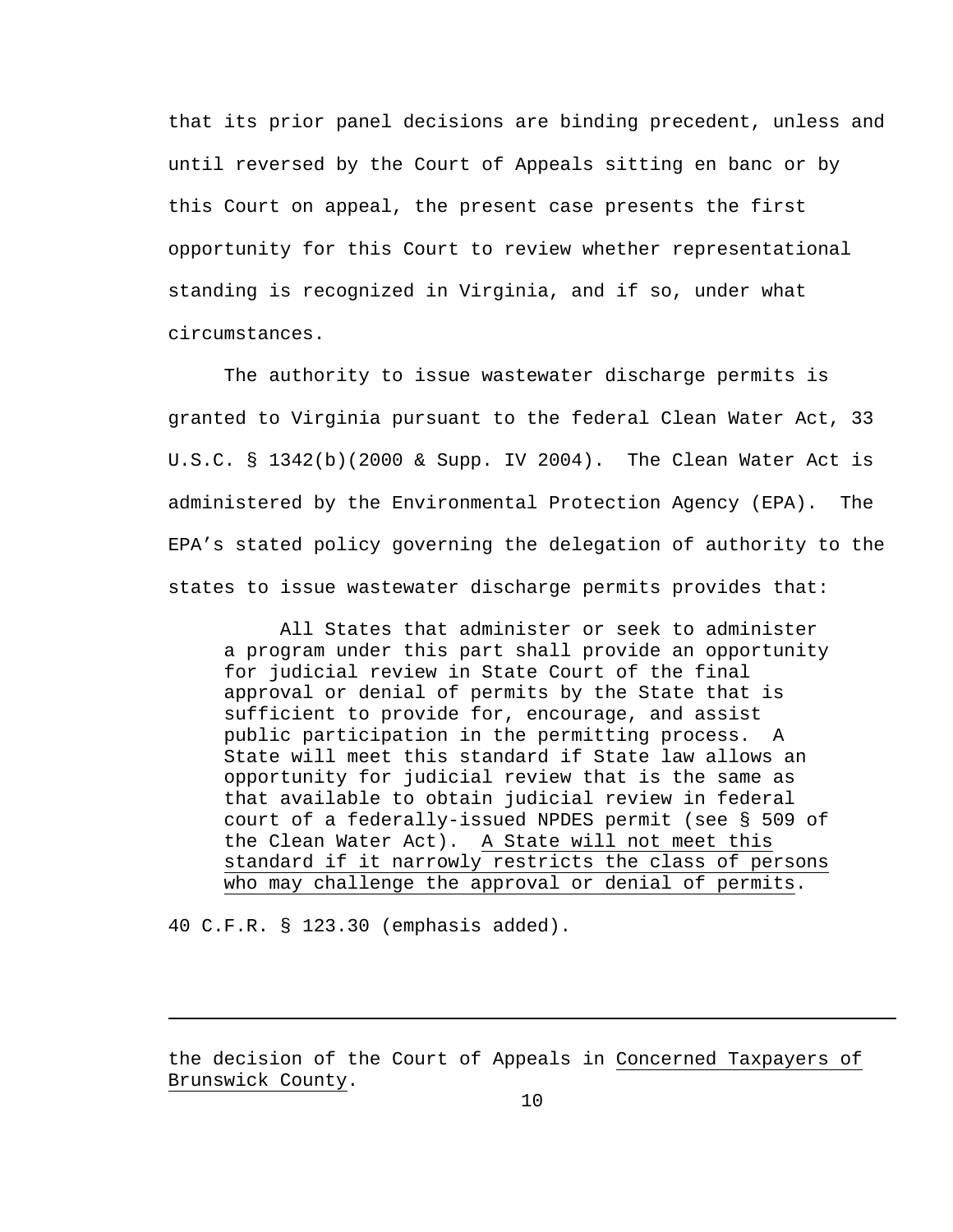Code § 62.1-44.29 provides for judicial review of decisions of the State Water Control Board. The current version of Code § 62.1-44.29 provides that:

Any owner aggrieved by, or any person who has participated, in person or by submittal of written comments, in the public comment process related to, a final decision of the Board under §§ 62.1-44.15(5), 62.1-44.15(8a), (8b), and (8c), 62.1-44.15:5, 62.1- 44.16, 62.1-44.17, 62.1-44.19 or § 62.1-44.25, whether such decision is affirmative or negative, is entitled to judicial review thereof in accordance with the provisions of the Administrative Process Act (§ 2.2- 4000 et seq.) if such person meets the standard for obtaining judicial review of a case or controversy pursuant to Article III of the United States Constitution. A person shall be deemed to meet such standard if (i) such person has suffered an actual or imminent injury which is an invasion of a legally protected interest and which is concrete and particularized; (ii) such injury is fairly traceable to the decision of the Board and not the result of the independent action of some third party not before the court; and (iii) such injury will likely be redressed by a favorable decision by the court.

However, prior to 1996, Code § 62.1-44.29 limited the right to seek judicial review of a decision of the State Water Control Board to aggrieved owners of permitted facilities. See Stumpy Lake, 46 Va. App. at 111-12, 616 S.E.2d at 43; former Code § 62.1-44.29(1)(1992). In 1996, the federal government began to voice its concerns that several states, including Virginia, had judicial review standing requirements for various programs administered by the states under delegatory authority of a federal agency that did not comply with 40 C.F.R. § 123.30 and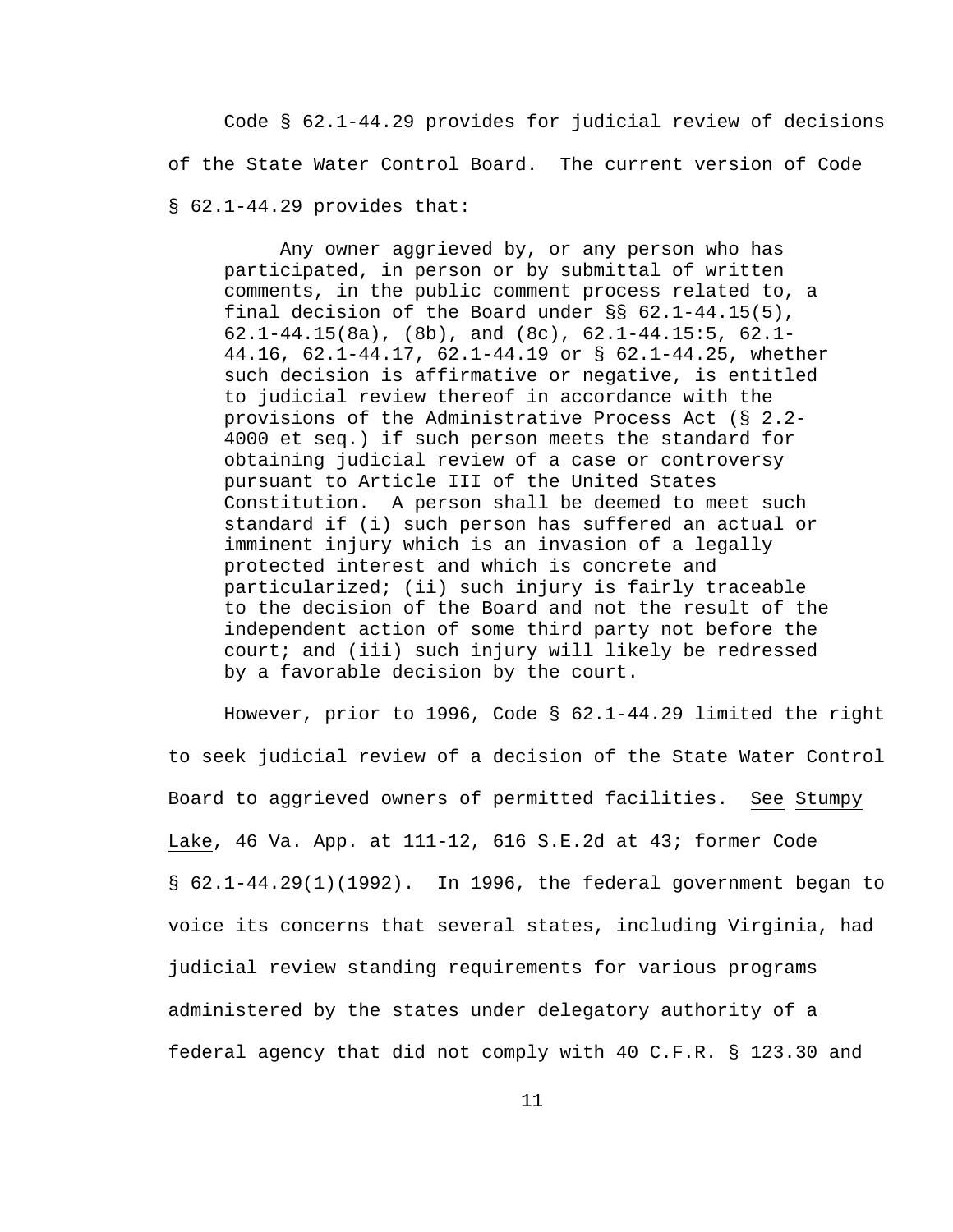similar provisions because they narrowly restricted the class of persons who may challenge the approval or denial of permits. See, e.g., 61 Fed. Reg. 20972 (May 8, 1996).

Also in 1996, the United States Court of Appeals for the Fourth Circuit issued its opinion in Virginia v. Browner, 80 F.3d 869 (4th Cir. 1996), <u>cert.</u> denied, 519 U.S. 1090 (1997).<sup>3</sup> In Browner, Virginia challenged the EPA's refusal to approve the State's proposed plan for delegation of authority to administer the federal Clean Air Act to the Virginia Air Pollution Control Board. In late 1993, and again in early 1994, the Commonwealth had submitted a proposed permit program under the Clean Air Act to the EPA. Id. at 873-75. The EPA found the proposal to be deficient in several respects, including a failure to provide for adequate judicial review under Code § 10.1-1318. See id. at 875.

Like the then effective language of Code § 62.1-44.29, the judicial review provisions of Code § 10.1-1318 limited standing for judicial review to owners aggrieved by decisions of the state's permitting agency. Id. at 876. The Fourth Circuit held that the EPA's interpretation that a state must, at a minimum, provide judicial review of permitting decisions to any person

i

<sup>&</sup>lt;sup>3</sup> Carol M. Browner was the Administrator of the EPA and was sued in her official capacity.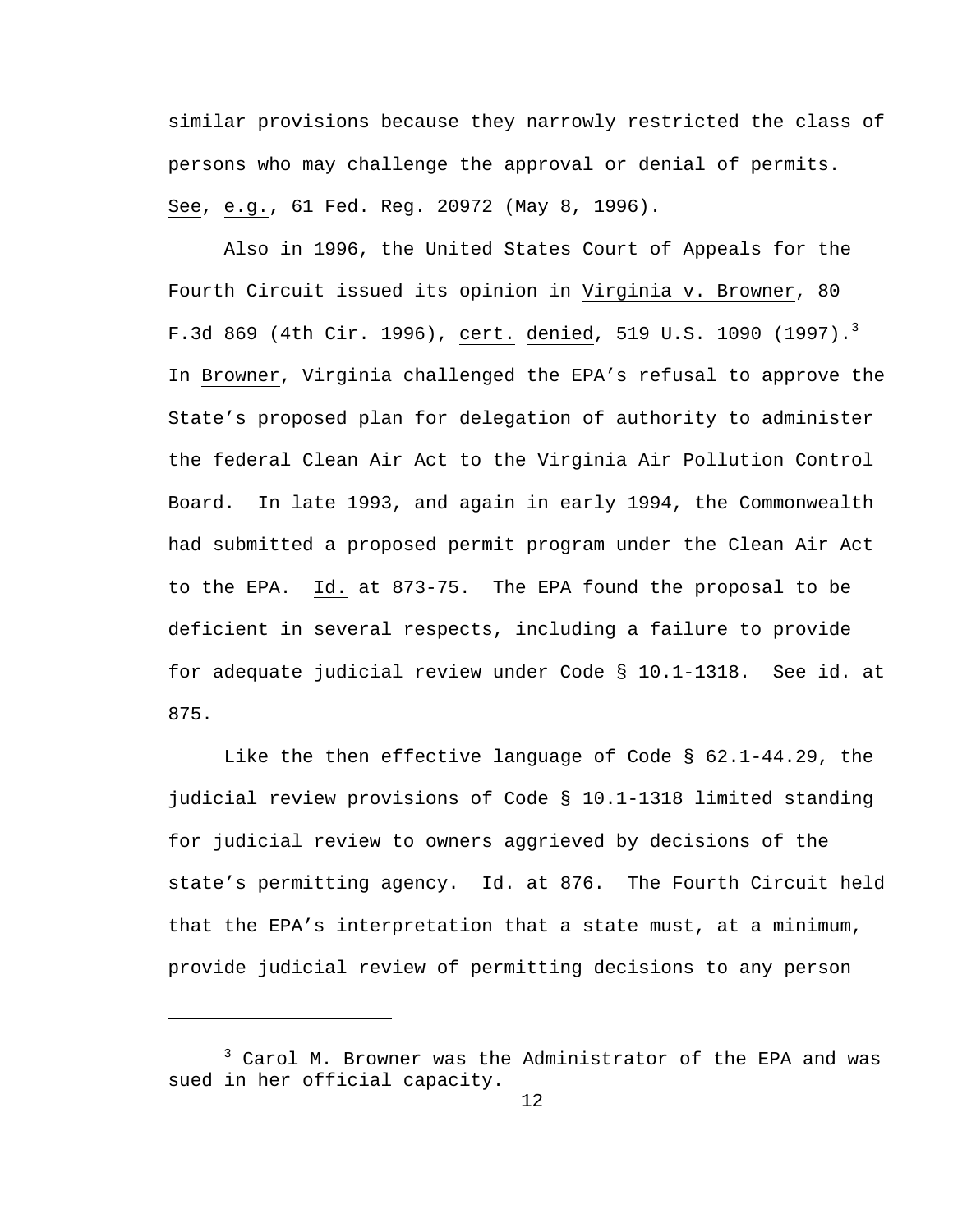who would have standing under Article III of the United States Constitution was correct and, accordingly, the EPA's decision denying delegatory permitting authority under the existing statutory scheme was proper. Browner, 80 F.3d at 876-77.

In response to Browner, but while that decision was on appeal to the United States Supreme Court, the General Assembly amended both Code § 10.1-1318 and Code § 62.1-44.29, as well as Code § 10.1-1457, the judicial review provision of the Virginia Waste Management Act, to include nearly identical provisions allowing any person aggrieved of a decision of the respective permitting authority to seek judicial review. These amendments were made effective on the condition that any subsequent reversal of the decision in Browner would repeal the amendments and revert the statutes to their original forms. 1996 Acts ch. 1032. The General Assembly subsequently and appropriately acknowledged that the Supreme Court's denial of certiorari in Browner effectively invalidated the prior provisions of Code § 10.1-1318, and by implication those of Code § 10.1-1457 and Code § 62.1-44.29, and, accordingly, the 1996 amendments to those statutes became final. 1997 Acts ch. 520.

In interpreting a statute, we presume that the General Assembly acted with full knowledge of the law in the area in which it dealt. United Masonry, Inc. v. Riggs National Bank,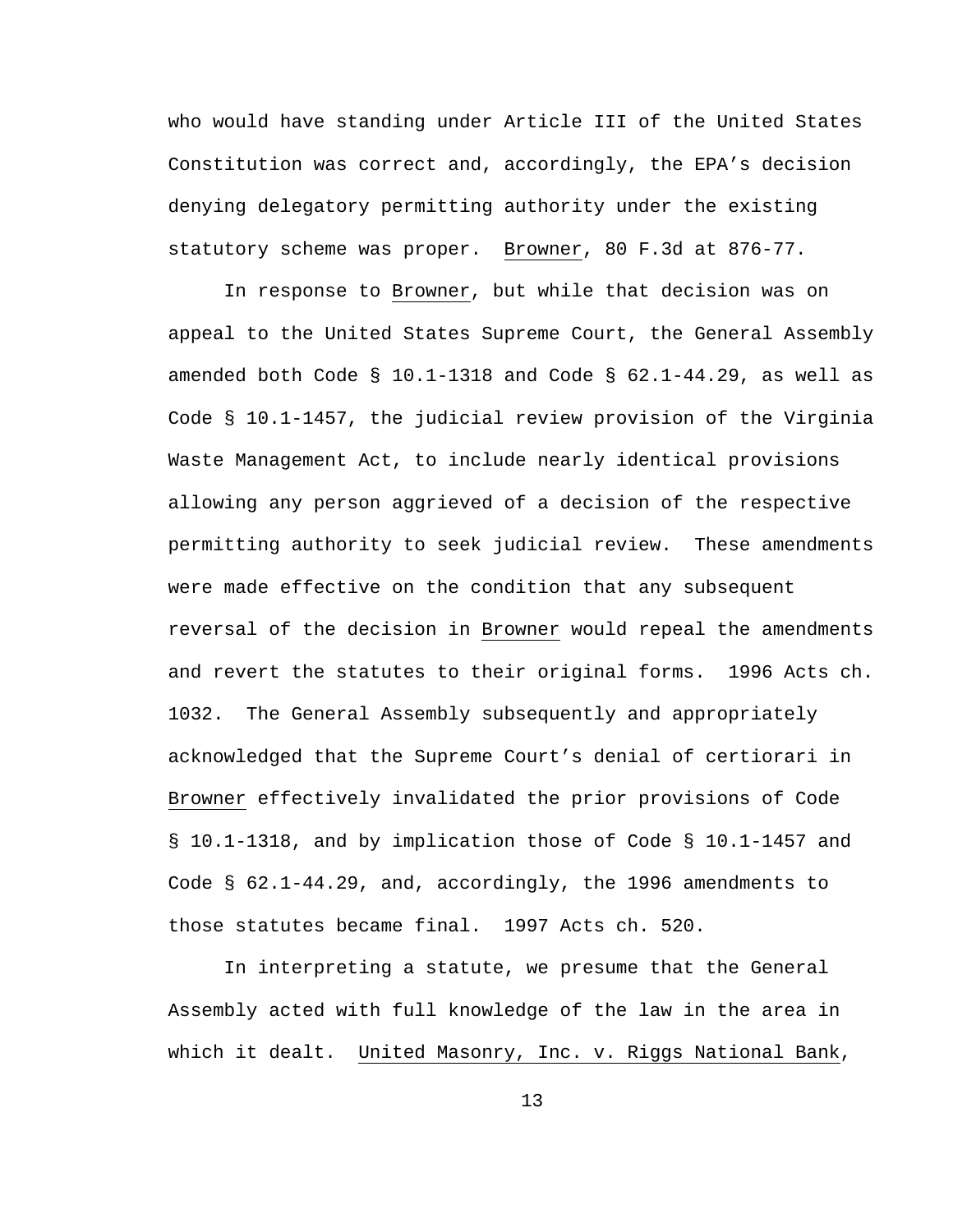233 Va. 476, 480, 357 S.E.2d 509, 512 (1987); Powers v. County School Board, 148 Va. 661, 669, 139 S.E. 262, 264 (1927). It is clear from its language that the 1996 amendment to Code  $\S$  62.1-44.29 was intended to expand the availability of judicial review of permitting decisions to be coextensive with the federal requirements for judicial review of "a case or controversy pursuant to Article III of the United States Constitution." The three requirements for making such a determination are expressly provided in the statute. The issue before us then becomes whether in adopting those requirements, the General Assembly intended to grant not only individual standing for persons other than aggrieved permit holders, which it unquestionably did, but for representational standing as well.

Representational standing essentially allows an organization to bring a suit on behalf of its members and was a well-established principle in federal law at the time of the 1996 amendment of Code § 62.1-44.29. We presume that the General Assembly was aware of this circumstance when it amended Code § 62.1-44.29. Accordingly, we will look to the federal court's requirements for establishing representational standing to determine whether the Foundation may claim representational standing in seeking judicial review of the decision of the State Water Control Board under this statute.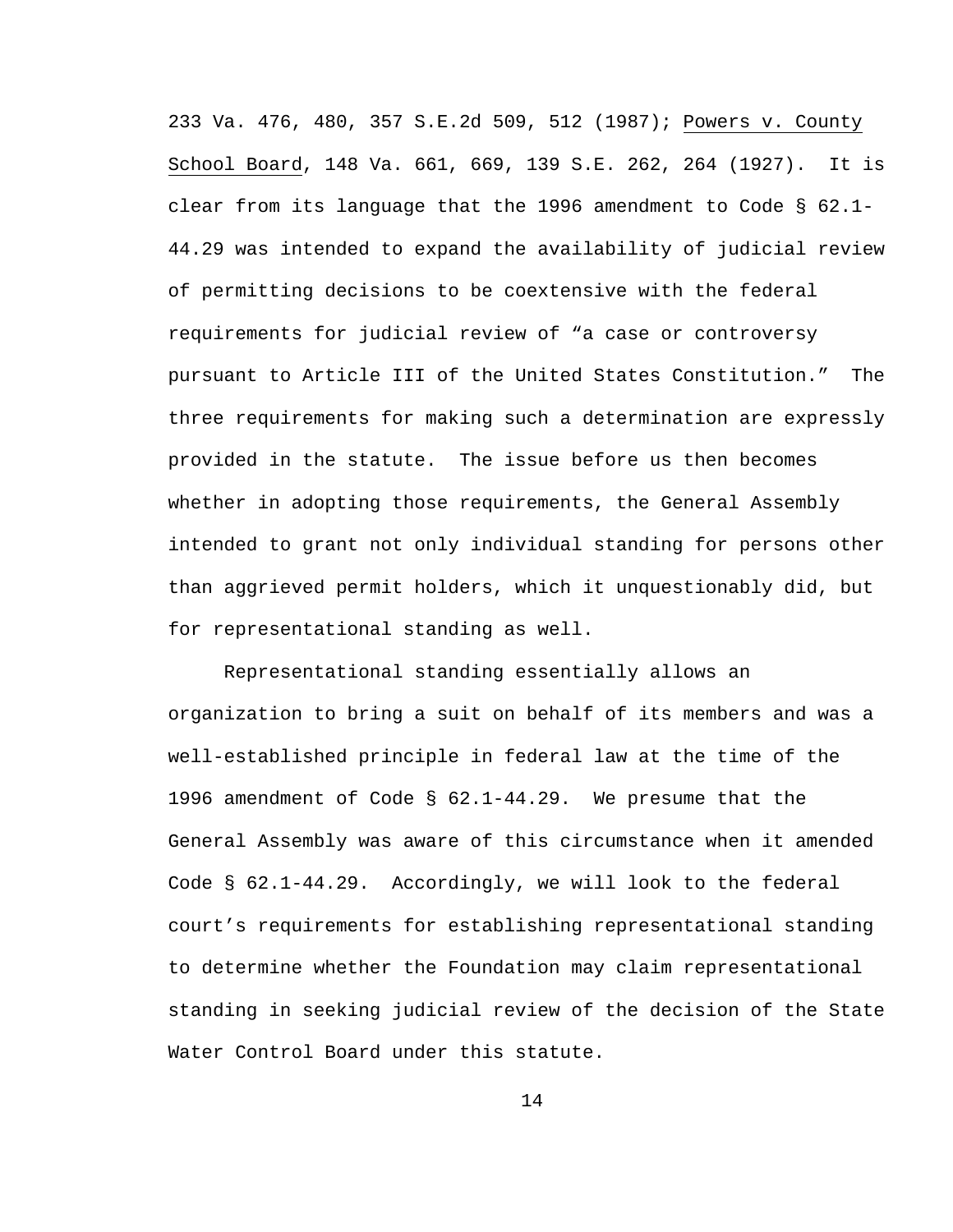In Warth v. Seldin*,* 422 U.S. 490 (1975), the United States Supreme Court addressed the requirements for representational standing. The Court held that an organization may bring suit on behalf of its members where those members suffer immediate or threatened injury as a result of the challenged action and there would be a justiciable case had the members themselves brought the action. Id. at 511. Further, the Court held that the nature of the claim and the relief sought must not require the individual participation of the injured members in order to properly resolve the case. Id.

In Hunt v. Washington State Apple Advertising Comm'n*,* 432 U.S. 333 (1977), the Supreme Court further clarified representational standing and provided a three prong test based on the holding in Warth. The Court explained that an organization will have representational standing when "(a) its members would otherwise have standing to sue in their own right; (b) the interests it seeks to protect are germane to the organization's purpose; and (c) neither the claim asserted nor the relief requested requires the participation of individual members in the lawsuit." Id. at 343.

The first prong of the representational standing test requires that the representing organization include "at least one member with standing to present, in his or her own right,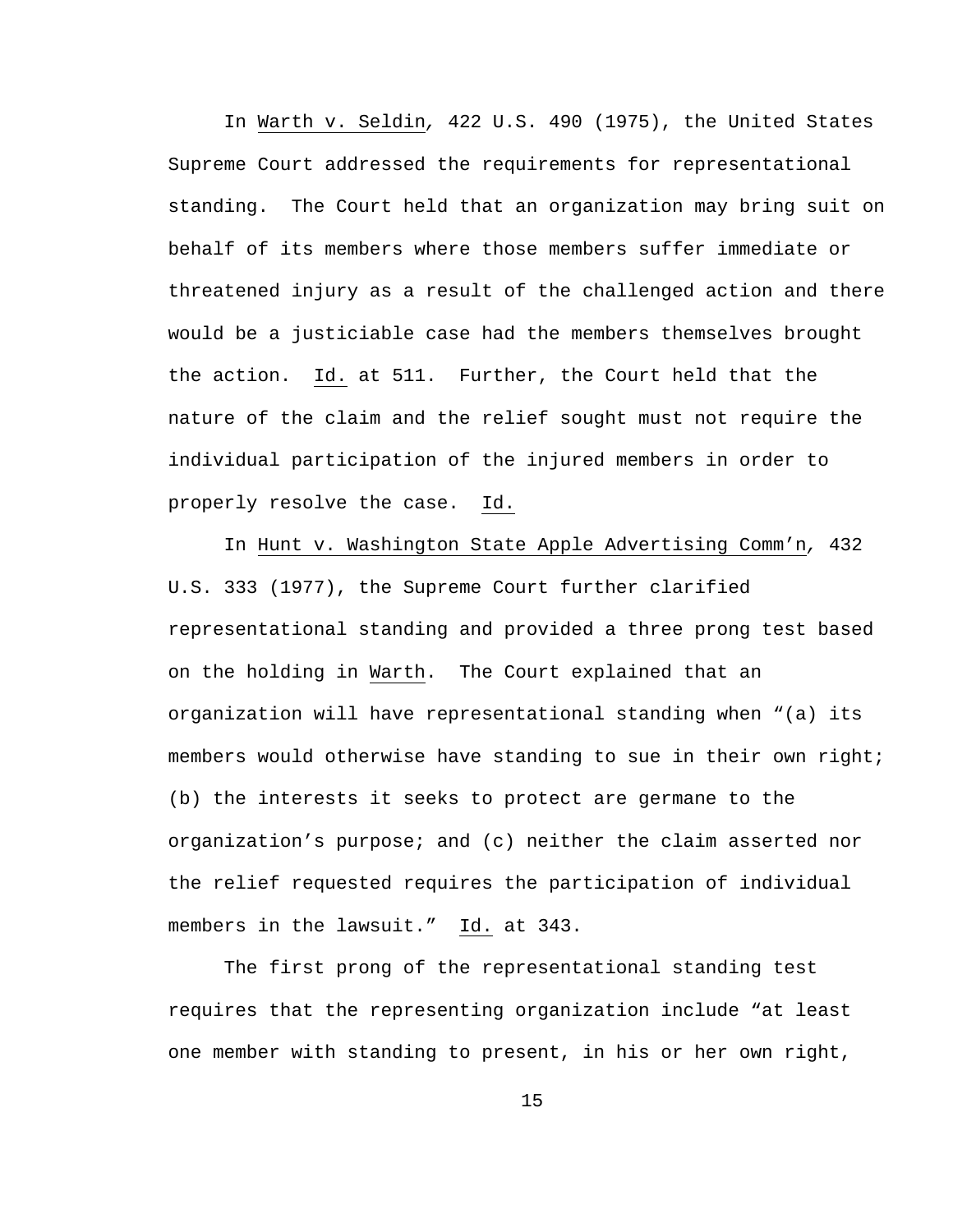the claim . . . pleaded by the association." United Food and Commercial Workers Union Local 751 v. Brown Group, Inc.*,* 517 U.S. 544, 555 (1996). This is simply a requirement that any claim of standing be fundamentally based on the individual standing test laid out in Lujan v. Defenders of Wildlife, 504 U.S. 555 (1992), the requirements of which are reiterated in Code § 62.1-44.29.

We begin by examining whether the Foundation has alleged sufficient facts to establish individual standing for at least one of its members. In order to satisfy the first prong of the Lujan test a plaintiff must have pled that at least one of its members has an "injury in fact." In an environmental suit, allegations of injury to the environment are not sufficient to show a legally protected interest. Laidlaw*,* 528 U.S. at 181; Piney Run Pres. Ass'n v. County Comm'rs. of Carroll County*,* 268 F.3d 255, 263 (4th Cir. 2001). However, "environmental plaintiffs adequately allege injury in fact when they aver that they use the affected area and are persons 'for whom the aesthetic and recreational values of the area will be lessened' by the challenged activity." Laidlaw, 528 U.S. at 183 (quoting Sierra Club v. Morton*,* 405 U.S. 727, 735 (1972)). Only an imminent injury is required. A plaintiff is not obligated to "await the consummation of a threatened injury to obtain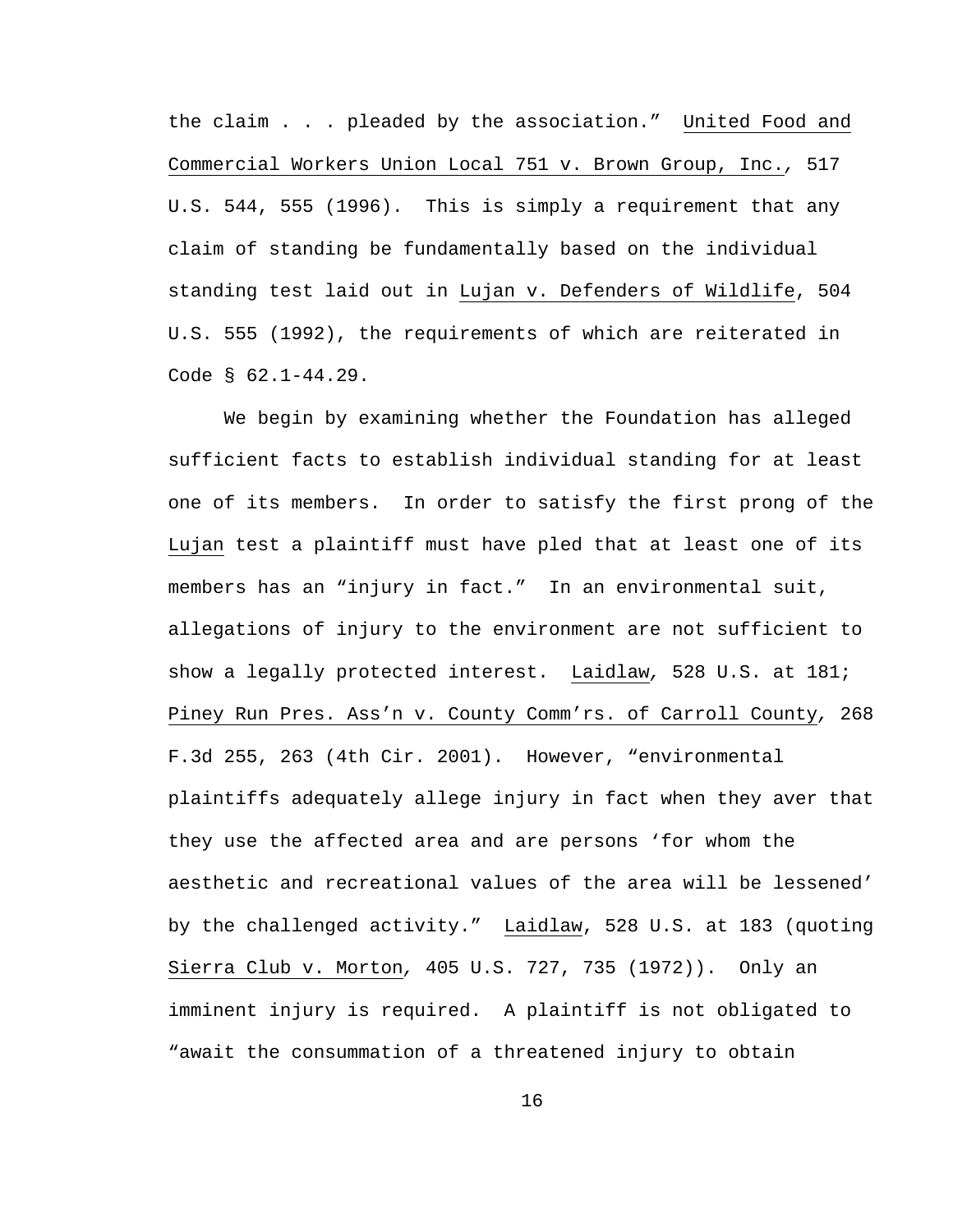preventive relief." Friends of the Earth, Inc. v. Gaston Copper Recycling Corp., 204 F.3d 149, 160 (4th Cir. 2000)(hereinafter "Gaston Copper").

In their petition filed in the circuit court, the Foundation alleges that "[t]he discharge of nutrients in amounts and concentrations authorized by the unlawful [p]ermit  $\ldots$  has and will continue to cause injury to the [Foundation] and . . . its members who regularly use and enjoy the James River, a tributary of the Chesapeake Bay[,] for swimming, boating, kayaking, canoeing, sport fishing, and other educational and recreational pursuits." (Emphasis added.) These constitute allegations of an actual and ongoing injury to the recreational interests of members of the Foundation sufficient to satisfy the injury in fact prong of Lujan.

Philip Morris and the Commonwealth contend that the alleged injury does not represent a legally protected interest and that generalized grievances of the public are not sufficient to grant standing. See Gaston Copper, 204 F.3d at 156. However, the Foundation's petition alleges that the issued permit fails to comply with federal and state statutory limits for the protection of designated uses of waterways. Under 9 VAC § 25- 260-10(A), all state waters are designated for certain "recreational uses, e.g., swimming and boating; the propagation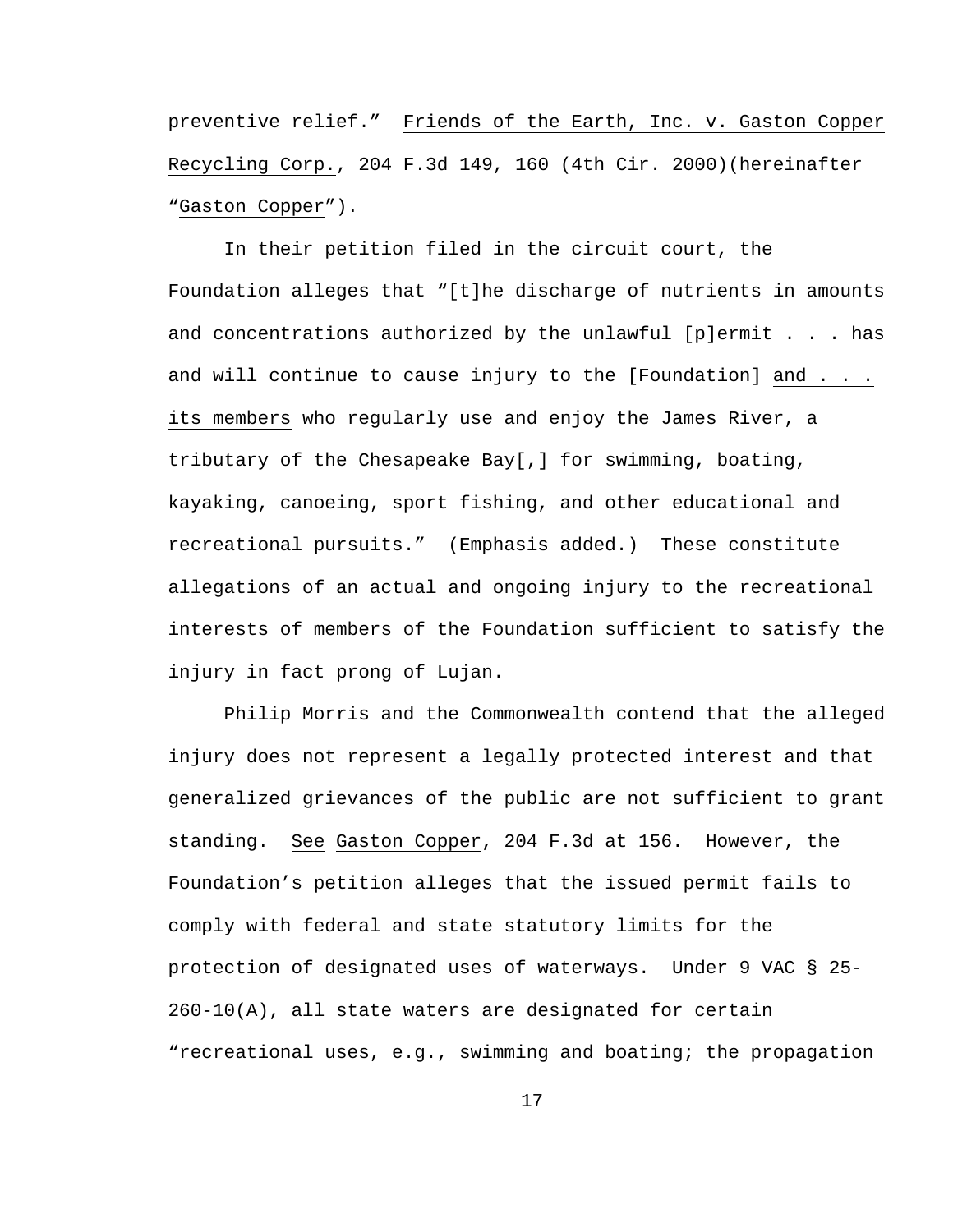and growth of a balanced, indigenous population of aquatic life, including game fish, which might reasonably be expected to inhabit them; and the production of edible and marketable natural resources, e.g., fish and shellfish." Additionally, the State Water Control Board is required to develop "water quality standards" or "criteria" in order to "protect the designated use[s]" of the body of water to which they apply. See 9 VAC § 25-260-5; 9 VAC § 25-260-20. Thus, if true, the Foundation's petition shows that the alleged injury comes as a result of a failure by the State Water Control Board to protect the designated uses of the James River.

We therefore hold that the Foundation has sufficiently pled a concrete, particularized and legally protected injury to at least one of its members. At the pleading stage, the Foundation is not required to name those members.

The second prong of Lujan requires a causal connection between the injury alleged and the actions of defendants. More specifically, in the context of a challenge to a State Water Control Board decision, a plaintiff must allege that the "injury is fairly traceable to the decision of the Board and not the result of the independent action of some third party not before the court." Code § 62.1-44.29(ii); see also Lujan*,* 504 U.S. at 560. The "fairly traceable" requirement ensures that there is a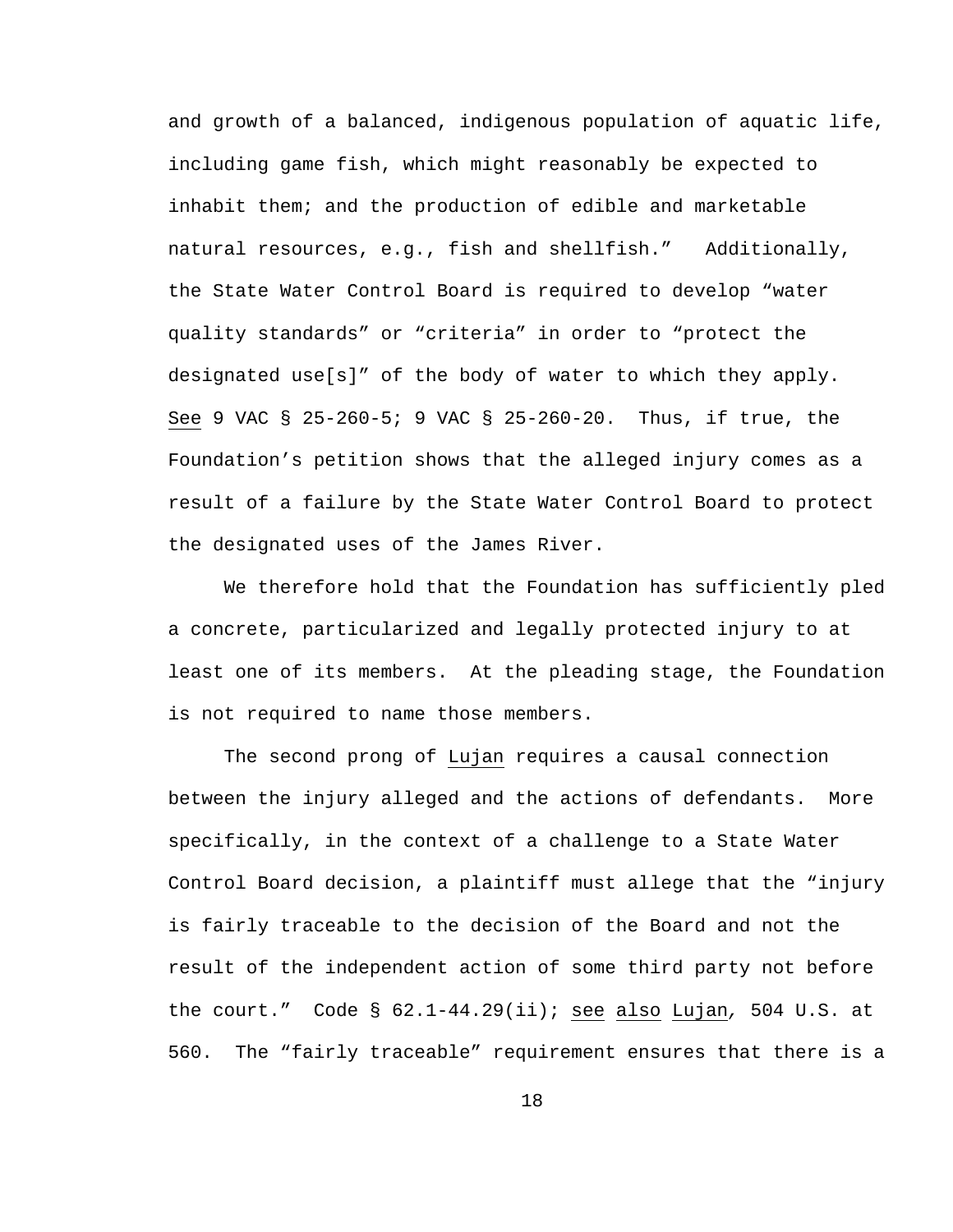genuine nexus between a plaintiff's injury and a defendant's alleged illegal conduct. But traceability " 'does not mean that plaintiffs must show to a scientific certainty that defendant's effluent . . . caused the precise harm suffered by the plaintiffs.' " Gaston Copper*,* 204 F.3d at 161 (quoting Natural Resources Defense Council, Inc. v. Watkins*,* 954 F.2d 974, 980 & n.7 (4th Cir. 1992)).

The Foundation's petition alleges that the State Water Control Board's decision to issue the permit will excessively increase the amount of nutrients in the James River. The increase in nutrients causes algae blooms that harm aquatic life and increase the turbidity of the James River. As a direct result, the James River is changed in such a way as to harm the interest of the Foundation's members. As is common in environmental cases, there is admittedly more than one step in the causal chain. Despite this, the petition alleges sufficient facts, if true, to support the conclusion that there is a clear connection between the injury asserted and the decision of the State Water Control Board. See Mattaponi Indian Tribe, 261 Va. at 370, 541 S.E.2d at 922 (stating that in a demurrer "the facts alleged, and all reasonable inferences flowing from those facts" are taken as true).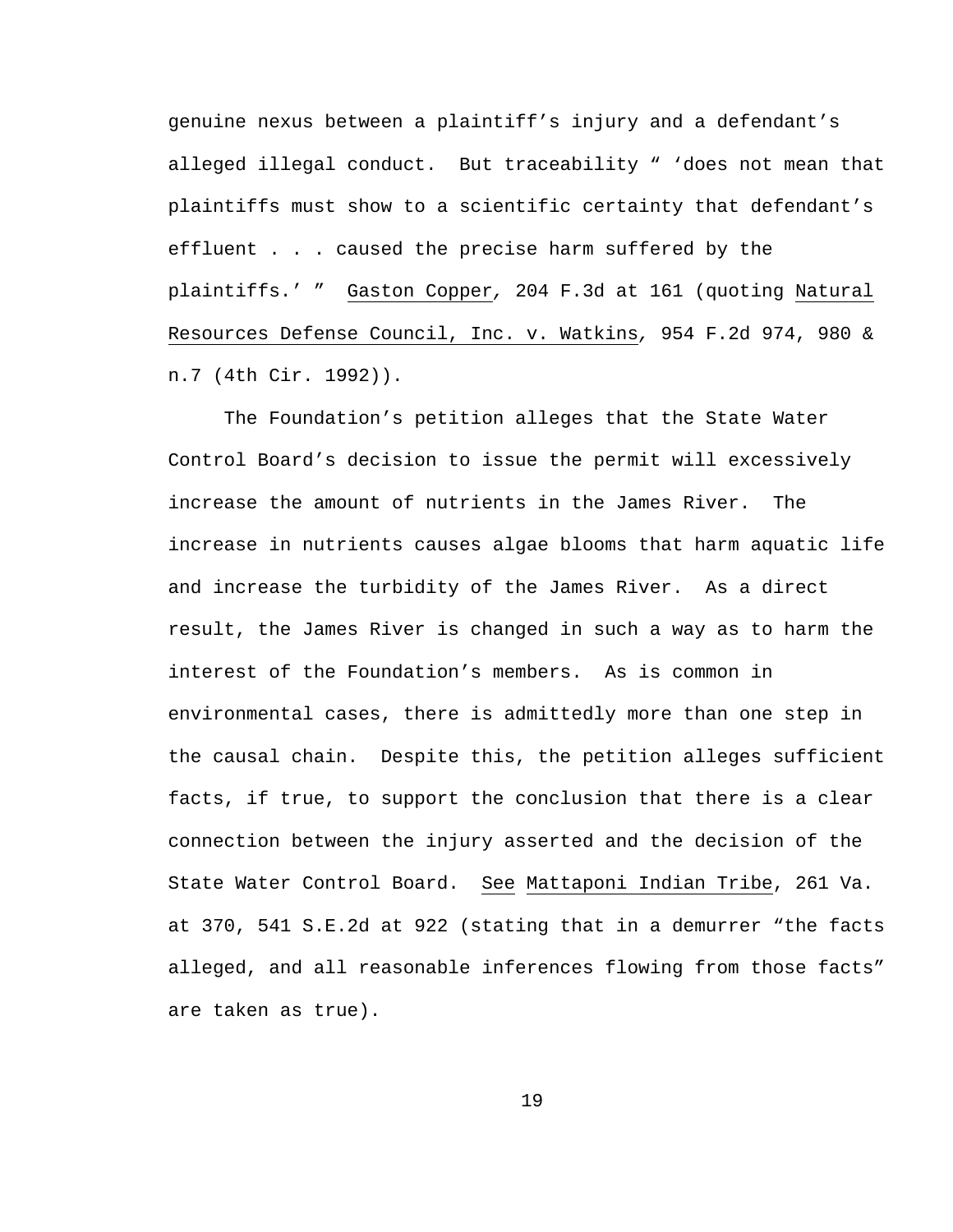The final prong of the individual standing test requires an injury that "will likely be redressed by a favorable decision by the court." Code § 62.1-44.29(iii); see also Lujan*,* 504 U.S. at 561. Standing is limited to injuries where a court may reasonably be expected to find a remedy. Claims must be such that a plaintiff "personally would benefit in a tangible way from the court's intervention." Warth, 422 U.S. at 508. In appropriate cases civil penalties may be used to "encourage defendants to discontinue current violations and deter them from committing future ones." Laidlaw*,* 528 U.S. at 186. A complete solution to the alleged injury is not required. It is enough to be able to address the harms of the named defendants. See American Canoe Ass'n v. Murphy Farms, Inc.*,* 326 F.3d 505, 520 (4th Cir. 2003).

The Foundation seeks to have the discharge permit set aside and for the discharge into the James River to cease until such time as Philip Morris demonstrates that it is able to comply with the state designated use for the waterway. This result is a civil remedy that is available to an appropriate court of review. As such, the injury is redressable through a favorable decision by the court.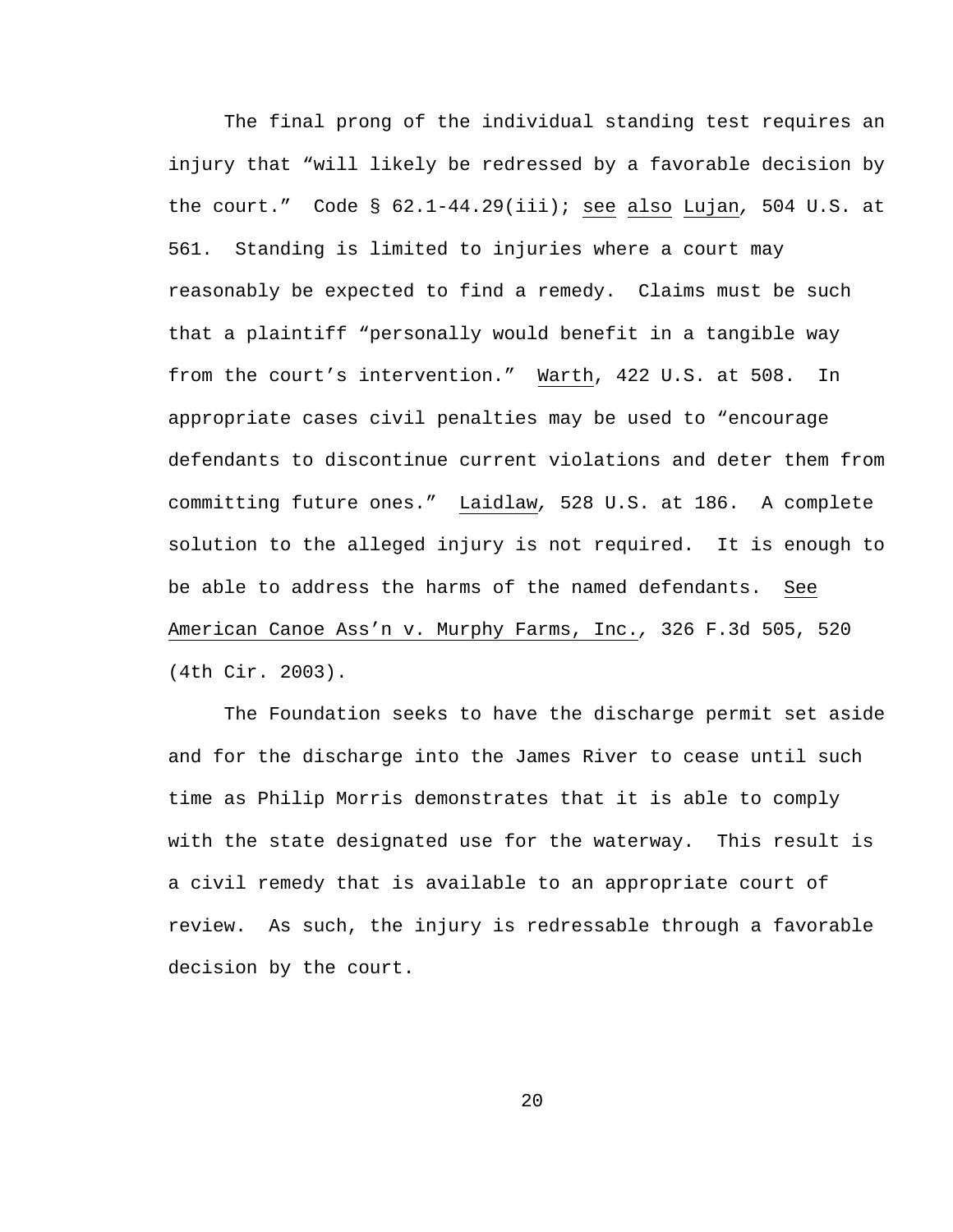Based on the preceding analysis, we hold that the Foundation has sufficiently pled an injury to at least one member that would grant Article III standing.

The additional two prongs for representational standing described in Hunt are not significant issues in this case. Philip Morris and the Commonwealth have not contested that the interests the Foundation seeks to protect are germane to its purpose or that the relief requested requires the participation of the individual members. The Foundation is an organization established to protect the waterways of the Chesapeake Bay, of which the James River is one. An action to protect the James River from wastewater discharge that may be harmful to the river and bay is within that organizational purpose. Additionally, the remedy sought by the Foundation will address the asserted injury and will not require the participation of individual members. Accordingly, we hold that the second and third prongs of the test for representational standing have been met.

Having concluded that the petition filed in the circuit court has met, under the criteria of Code § 62.1-44.29, all the requirements that would grant Article III standing for an organization seeking representational standing, we hold that the statute authorizes representational standing to a corporate person to seek judicial review of a decision of the State Water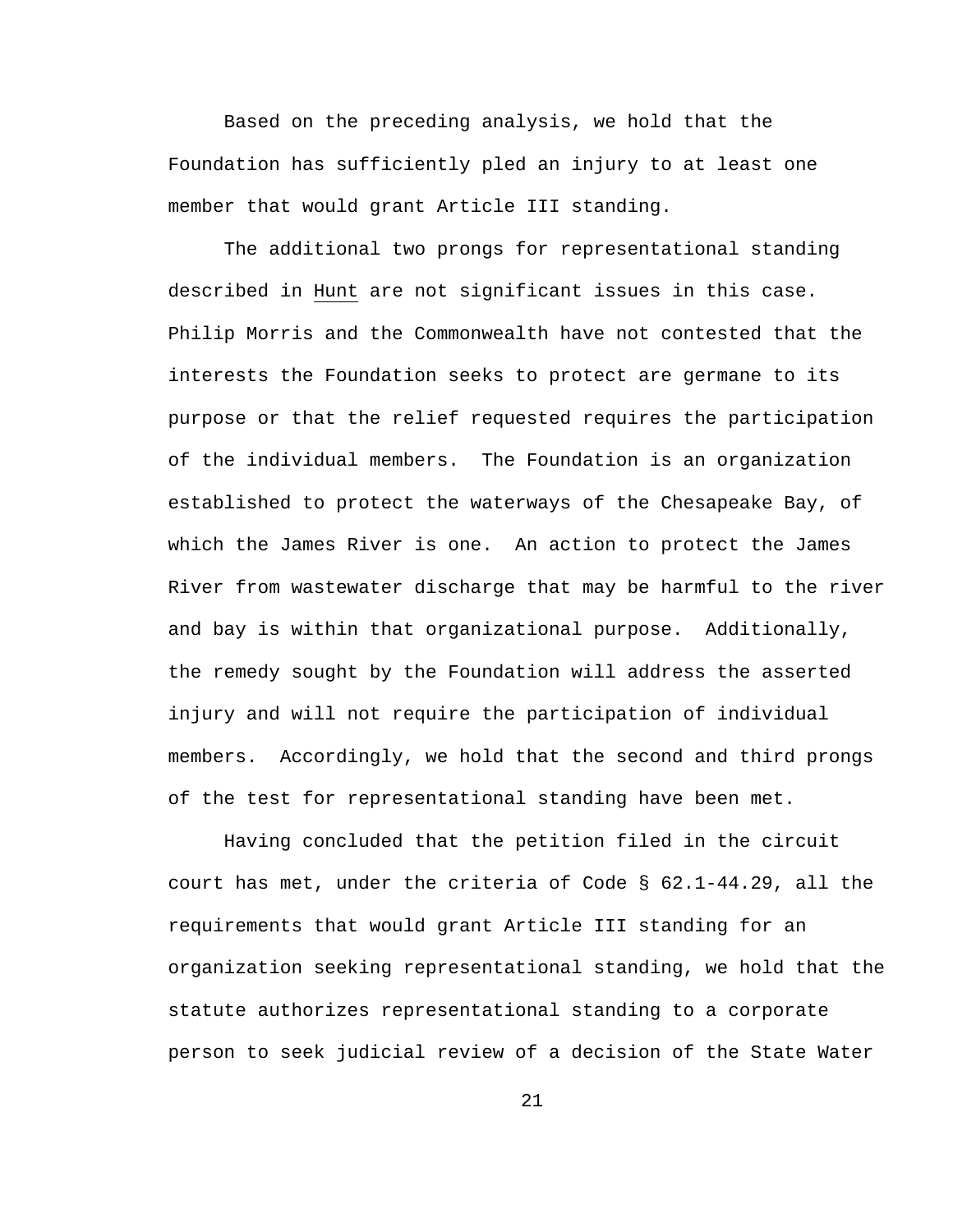Control Board and that the Foundation's petition was thus sufficient to survive the demurrers of Philip Morris and the Commonwealth.

We emphasize that our holding in this case is limited to instances where representational standing is provided for by a statute requiring Article III standing to seek judicial review of an action by a state agency under delegatory authority from the federal government. We are not called upon to consider under the facts of this case whether Virginia would recognize representational standing under any circumstances other than those presented by the facts of this case.

### Individual Standing

We turn now to consider the assertion of Philip Morris and the Commonwealth that the Foundation lacked individual standing to seek judicial review in this case. Code 62.1-44.29 allows "any person who has participated, in person or by submittal of written comments, in the public comment process related to, a final decision of the Board" to obtain judicial review where there is Article III standing. Code § 62.1-44.3 defines a "'Person'" as "an individual, corporation, partnership, association, governmental body, municipal corporation or any other legal entity." The Foundation is a registered corporation and therefore falls within the relevant definition of person.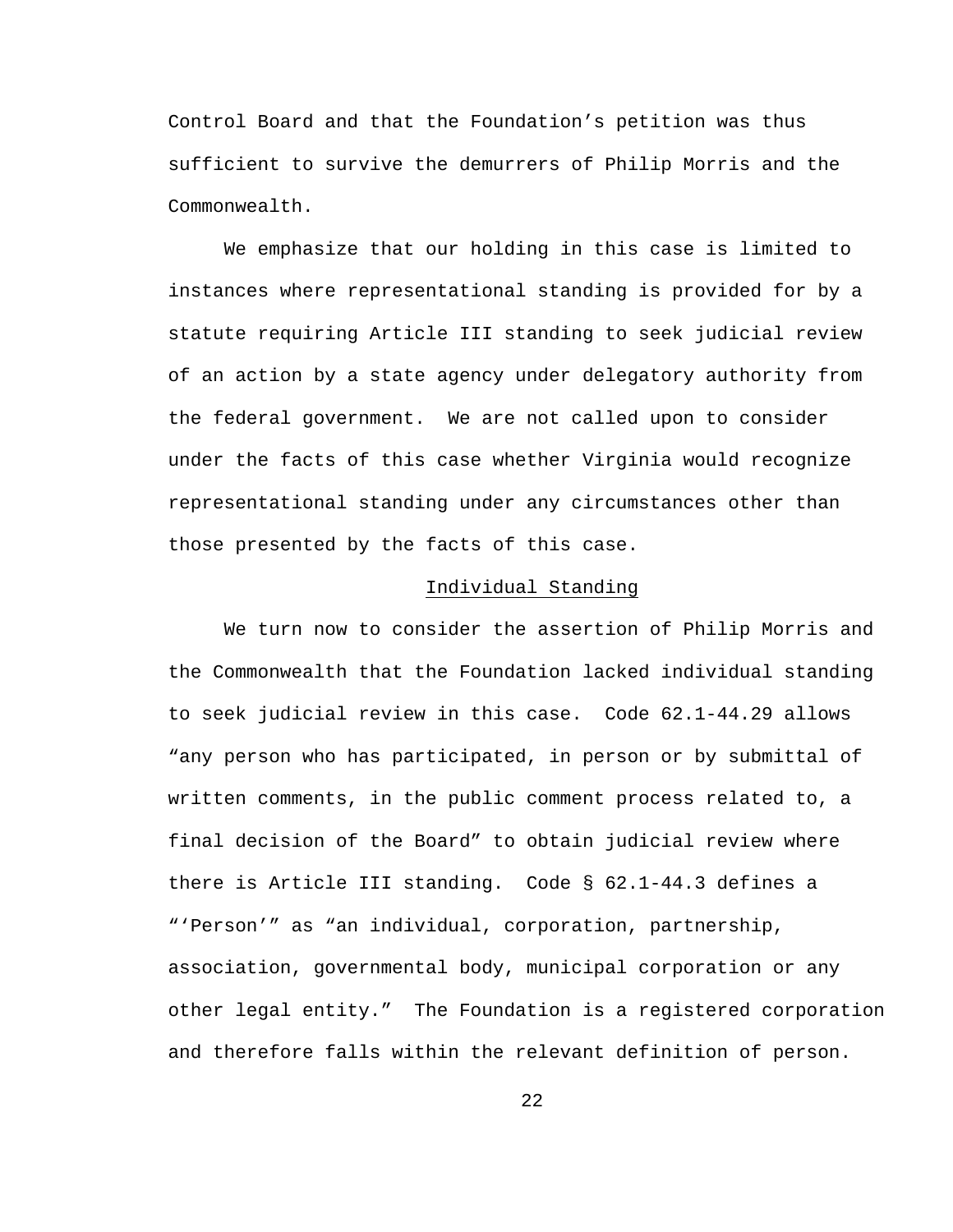In order to have Article III individual standing, the Foundation must have pled facts sufficient to meet the test in Lujan and Code § 62.1-44.29 as previously described. The analysis is substantially similar to the analysis for individual standing of the organization's members.

The Foundation has alleged injury to itself as an organization separate and apart from any injury to its members. In its petition, the Foundation alleges that it "operates fifteen (15) educational programs, which include projects in and around the segment of the James River impacted by the unlawful nutrient discharges authorized by the challenged Permit. Among the [Foundation's] programs that are and will continue to be adversely affected by the unlawful nutrient discharges . . . is the replenishment of underwater aquatic grasses in the vicinity of and downstream from the Philip Morris facility." The Foundation's petition further alleges that the excessive nitrates and phosphates in the wastewater discharge cause algae blooms that impact the usefulness of the James River for the Foundation's educational and recreational programs. The wastewater discharge also harms aquatic plants such as the ones included in the Foundation's planting activities. Based on these allegations, we hold that the Foundation has alleged